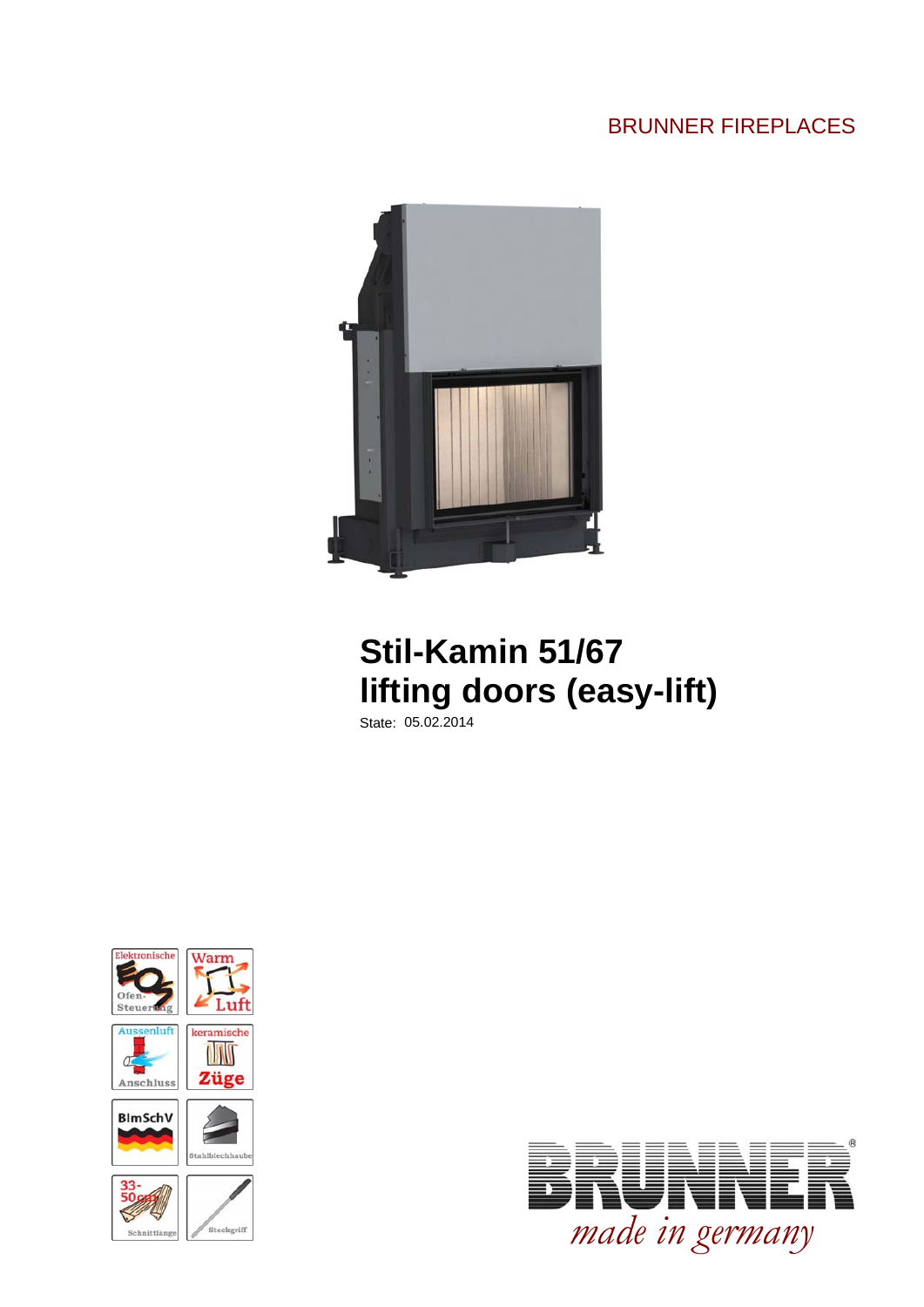#### Dimension sheet | **Stil-Kamin 51/67 lifting doors (easy-lift)**



We suggest for CAD planing Palette CAD. Permanent updated drawings: www.brunner.de Frames / front versions are marked colored.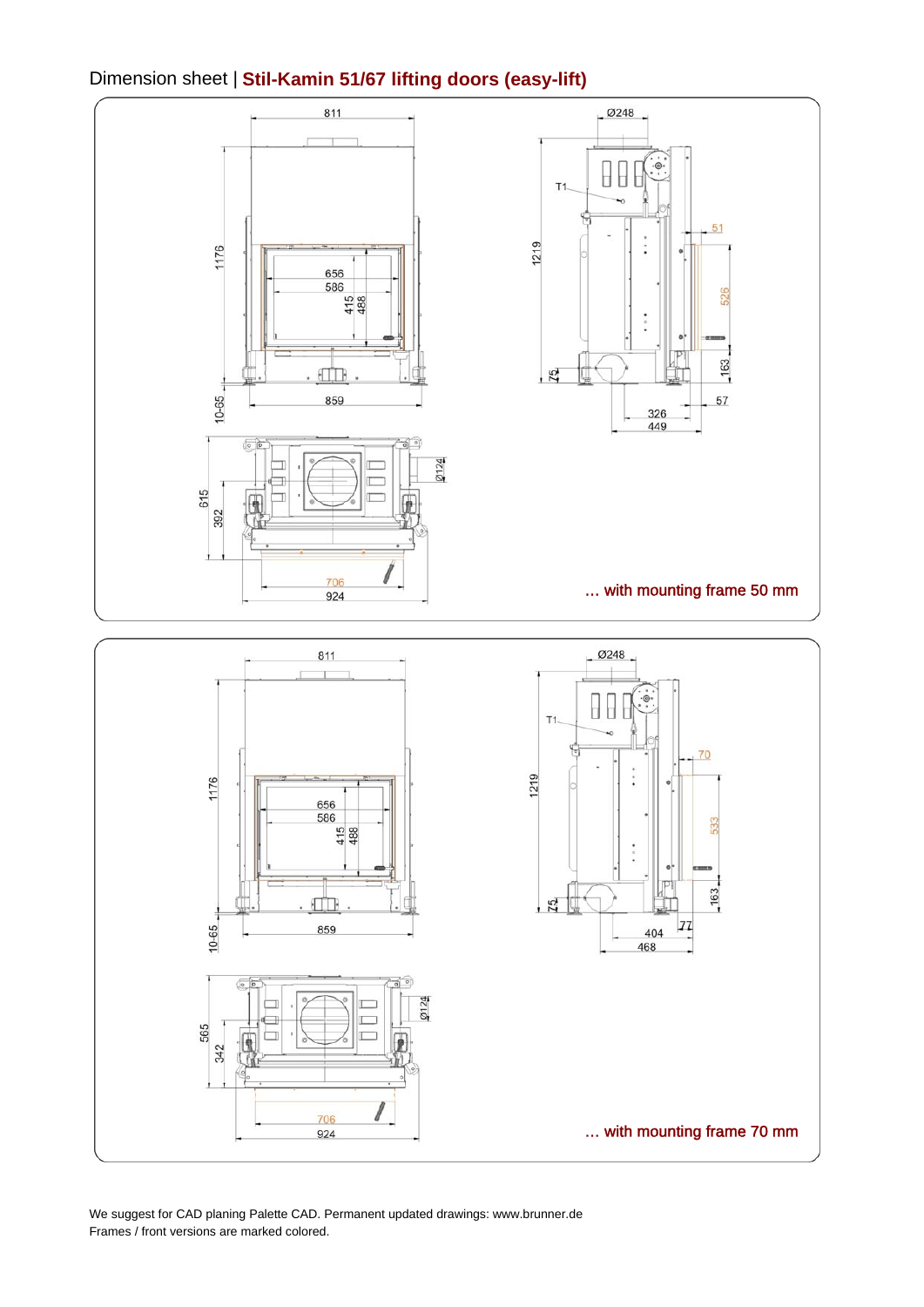### Dimension sheet | **Stil-Kamin 51/67 lifting doors (easy-lift)**